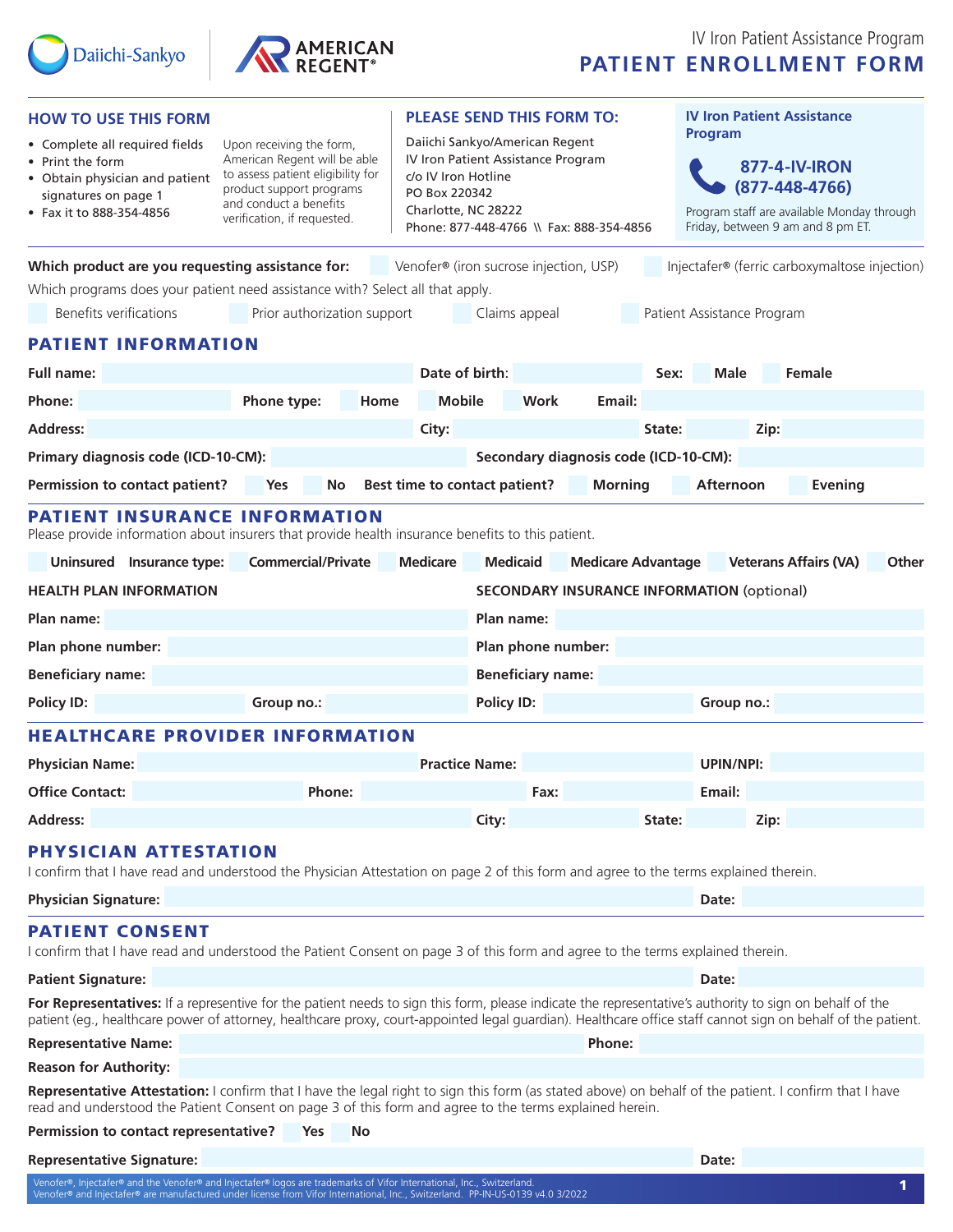



## PHYSICIAN ATTESTATION

By providing my signature on page 1 of this form, I attest that I am the prescribing healthcare provider and have determined that prescribing Venofer® (iron sucrose injection, USP) and/or Injectafer® (ferric carboxymaltose injection) is medically appropriate and have explained the reasons for doing so to my patient. I also agree to submit requests to the Daiichi Sankyo/American Regent IV Iron Patient Assistance Program on behalf of my patient so that his or her eligibility can be evaluated to determine access to various assistance programs.

I certify that I have received the necessary consent from my patient to release the information referenced above and other protected health information (as defined by the Health Insurance Portability and Accountability Act [HIPAA] of 1996) to Daiichi Sankyo/American Regent and/or its service providers. The patient has confirmed his or her consent by reading page 3 of this form and providing his or her signature on page 1 of this form.

I agree to notify Daiichi Sankyo/American Regent or its service providers if I become aware at any time of changes in my patient's circumstances that would affect his or her eligibility for any Daiichi Sankyo/American Regent programs, including, but not limited to, changes in health

insurance status or coverage, financial status, residency status in the United States, or the indication for which Venofer and/or Injectafer has been prescribed for my patient. I understand that Daiichi Sankyo, Inc., a parent company of American Regent, Inc. (AR), reserves the right to change or terminate any Daiichi Sankyo/American Regent services (including the Injectafer Savings Program or the IV Iron Patient Assistance Program) at any time or to refuse to provide Venofer or Injectafer to any patient under the IV Iron Patient Assistance Program.

If my patient obtains Injectafer via the Injectafer Patient Assistance Program, I attest that I understand the following:

- No third party or patient can be charged for Venofer or Injectafer under such program
- No free product should be sold, traded, or distributed for sale
- Any free drug provided is not contingent upon future purchase or prescribing of Venofer or Injectafer

By signing page 1 of this form, I certify that a copy of the Patient Consent has been given to the patient named on page 1 or his or her representative.